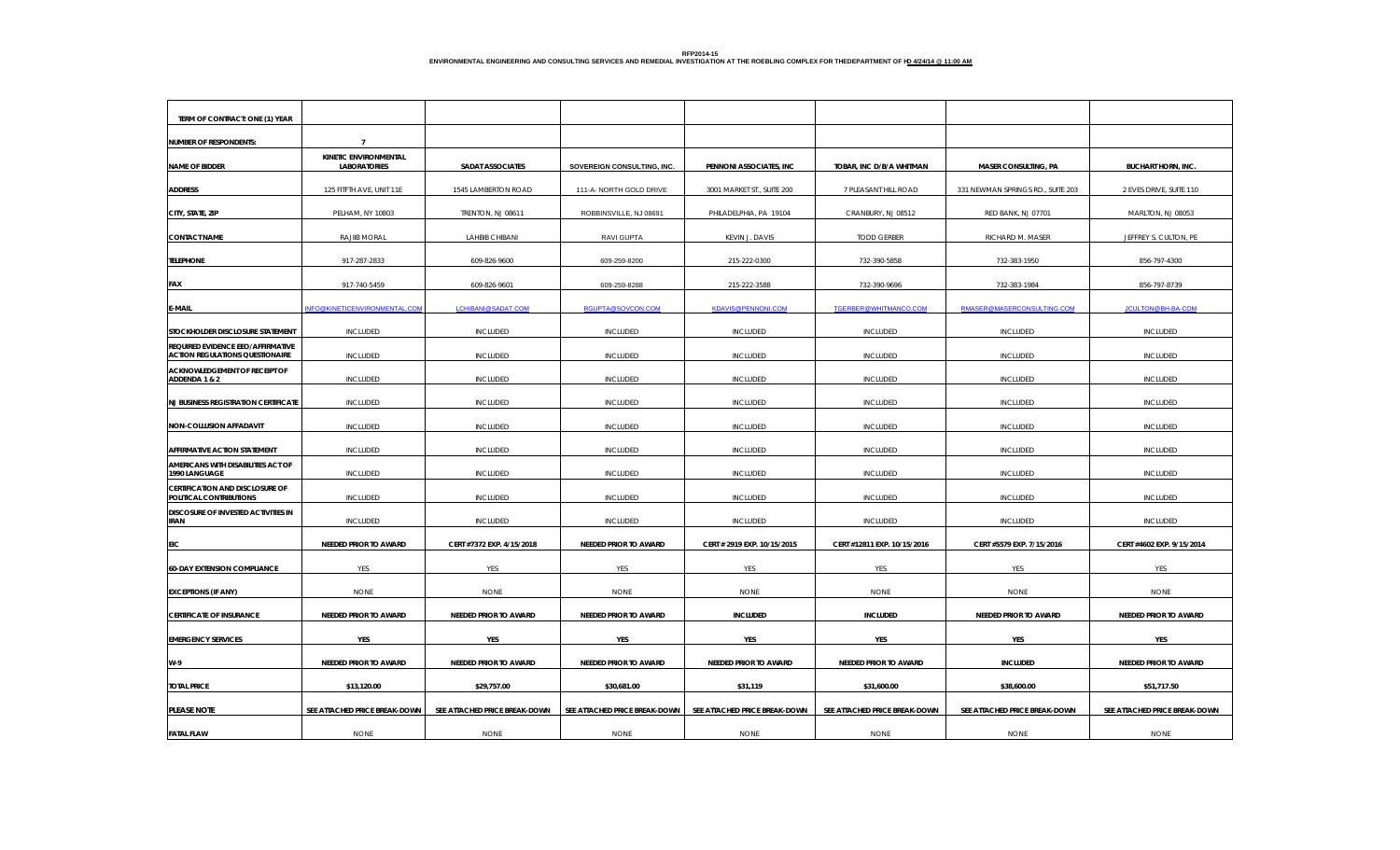Kinetic Environental Laboratories

| <b>Submittals Submittal State of Submittal State Association</b> | <b>Due</b>                                                                          |
|------------------------------------------------------------------|-------------------------------------------------------------------------------------|
| 1. Methodology Plan                                              | With Proposal                                                                       |
| 2. Documentation of Experience                                   | With Proposal                                                                       |
| 3. Proof of Insurance                                            | With Proposal                                                                       |
| 4. Completed Price Form                                          | With Proposal                                                                       |
| 5. Draft Report                                                  | Within 90 days of completion of<br>activities for which report is being<br>prepared |
| 6. Invoices for Payment                                          | Monthly and/or at the completion of<br>the specified work                           |

3.7 Price Form

Complete and submit the following price form with the proposal:

Price Form

The City of Trenton

**Remedial Investigation** 

# **ROEBLING BLOCK 3 TRENTON, NJ**

#### **TASK**

Task 1: Soil Delineation

Task 2: Institutional Controls/Permits - Soil

Task 3: Institutional Controls - Groundwater

Task 4: Project Reporting

Task 4x: LSRP review and oversight (optional)

#### **PROJECT TOTAL**

| <u>COST</u>      |
|------------------|
| <u>s 2,320 o</u> |
| \$6, 250.0       |
| \$1,500.0        |
| \$ 800.0         |
| \$600.0          |
| (3120)           |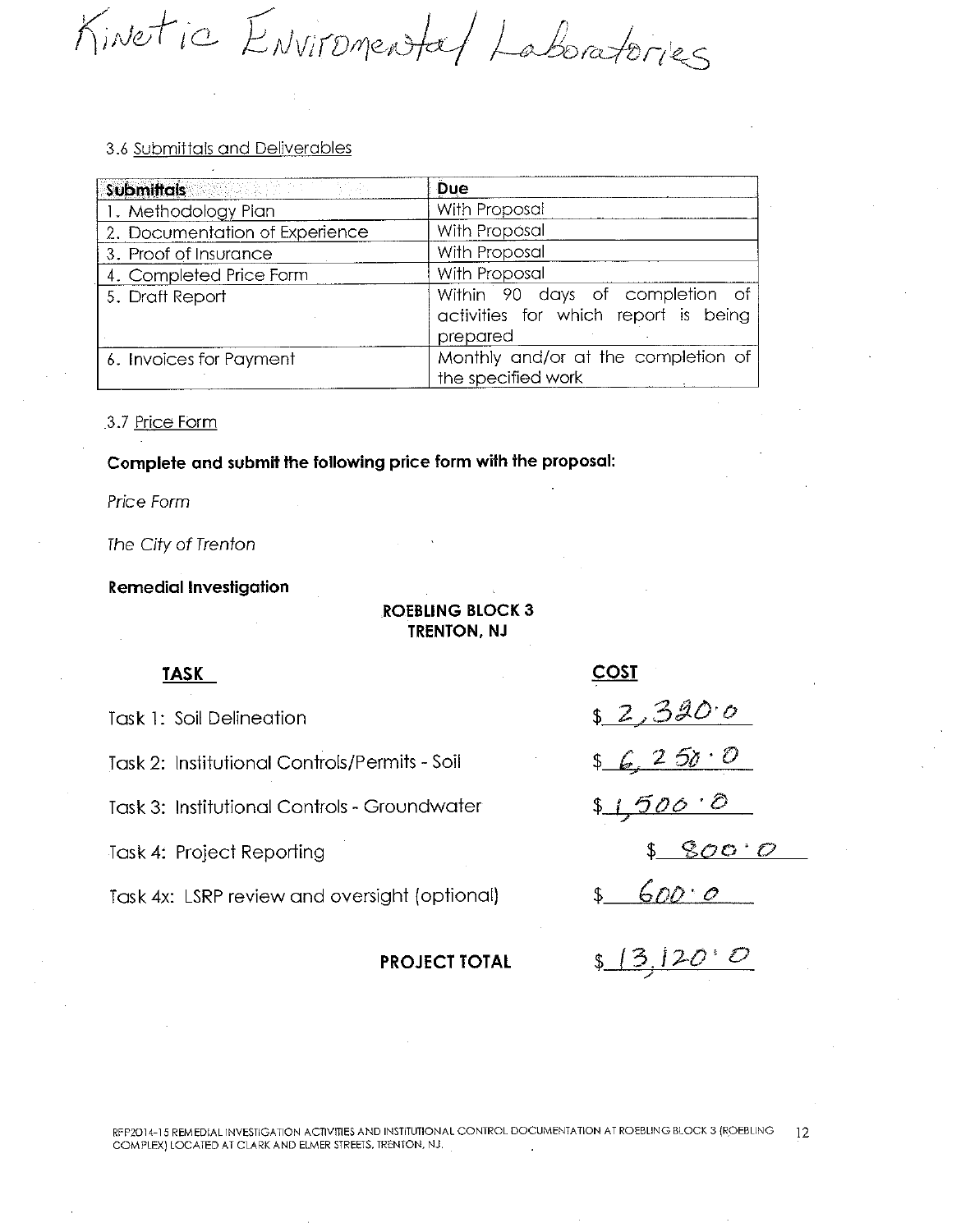# $3.7$

#### **PRICE FORM**

Complete and submit the following price form with the proposal:

Price Form

The City of Trenton

**Remedial Investigation** 

**Roebling Block 3 Trenton, NJ** 

| <b>TASK</b>                                          |           |
|------------------------------------------------------|-----------|
| Task 1: Soil Delineation                             | 12,467.00 |
| Task 2: Institutional Controls/Permits - Soil        | 3,080.00  |
| Task 3: Institutional Controls/Permits - Groundwater | 3,520.00  |
| Task 4: Project Reporting                            | 6,380.00  |
| Task 4x: LSRP Review & Oversight                     | 4,310.00  |
|                                                      |           |

PROJECT TOTAL

29,757.00 \$.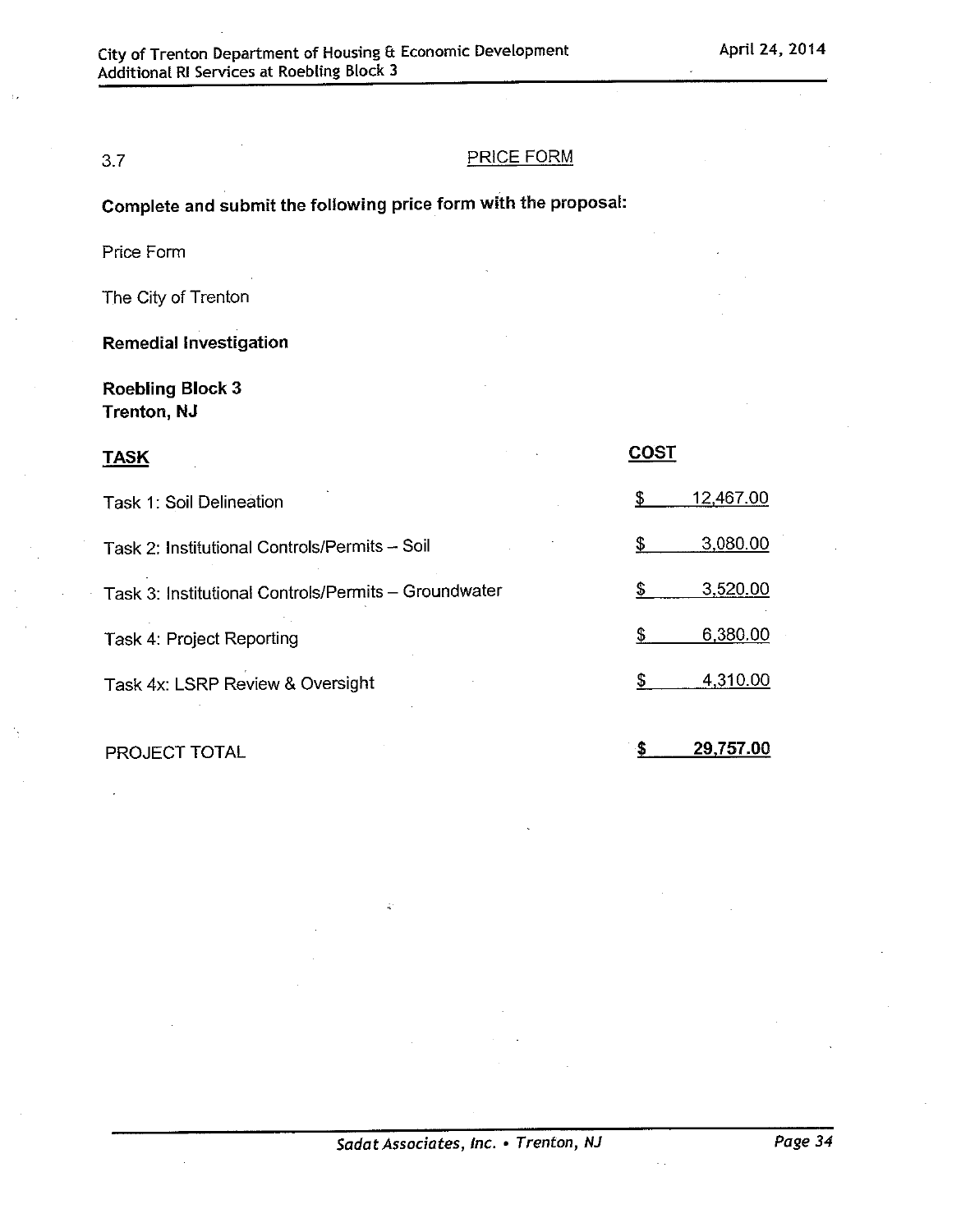Jobreign Consulting Inc

# 3.7 Price Form

Complete and submit the following price form with the proposal:

Price Form

The City of Trenton - RFP 2014-15

#### Remedial Investigation

## **ROEBLING BLOCK 3**

#### TRENTON, NJ

| <b>TASK</b>                                   | COST     |
|-----------------------------------------------|----------|
| Task 1: Soil Delineation                      | \$14,367 |
| Task 2: Institutional Controls/Permits - Soil | \$4,665  |
| Task 3: Institutional Controls - Groundwater  | \$1,990  |
| Task 4: Project Reporting                     | \$5,130  |
| Task 4x: LSRP review and oversight (optional) | \$4,529  |
| <b>PROJECT TOTAL</b>                          | \$30,681 |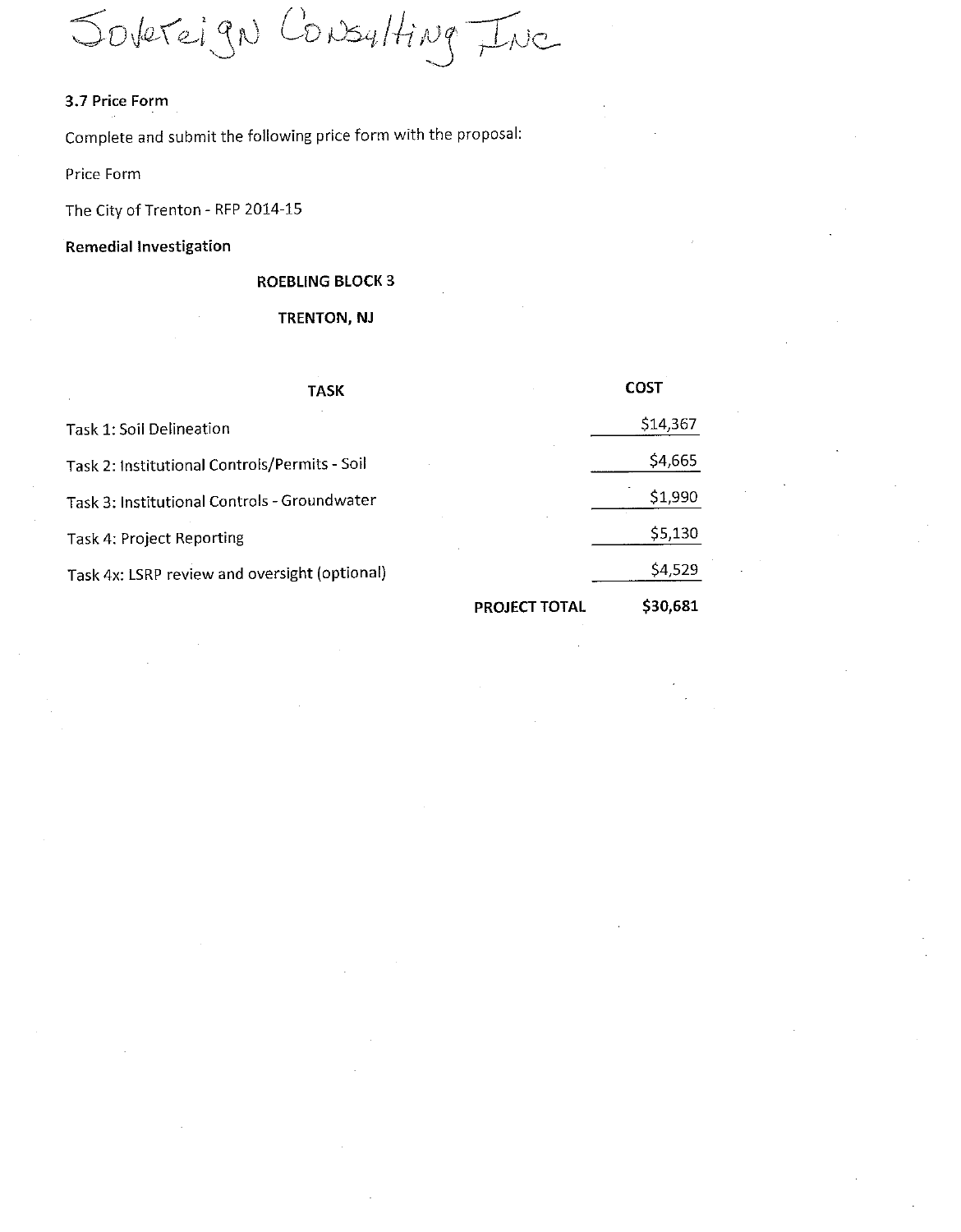PENNONI Associates, Inc.

| <b>Submittals</b>              | 35. 1997年<br><b>Due</b>                                                             |
|--------------------------------|-------------------------------------------------------------------------------------|
| 1. Methodology Plan            | With Proposal                                                                       |
| 2. Documentation of Experience | With Proposal                                                                       |
| 3. Proof of Insurance          | With Proposal                                                                       |
| 4. Completed Price Form        | With Proposal                                                                       |
| 5. Draft Report                | Within 90 days of completion of<br>activities for which report is being<br>prepared |
| 6. Invoices for Payment        | Monthly and/or at the completion of<br>the specified work                           |

#### 3.7 Price Form

# Complete and submit the following price form with the proposal:

Price Form

#### The City of Trenton

## **Remedial Investigation**

| IKENIUN, NJ                                   |             |  |  |  |
|-----------------------------------------------|-------------|--|--|--|
| TASK                                          | <b>COST</b> |  |  |  |
| <b>Task 1: Soil Delineation</b>               | \$13,929.80 |  |  |  |
| Task 2: Institutional Controls/Permits - Soil | \$4,408.50  |  |  |  |
| Task 3: Institutional Controls - Groundwater  | \$4,421.70  |  |  |  |
| Task 4: Project Reporting                     | \$5,298.90  |  |  |  |
| Task 4x: LSRP review and oversight (optional) | \$3,060.00  |  |  |  |
| <b>PROJECT TOTAL</b>                          | 31,118.90   |  |  |  |

**ROEBLING BLOCK 3**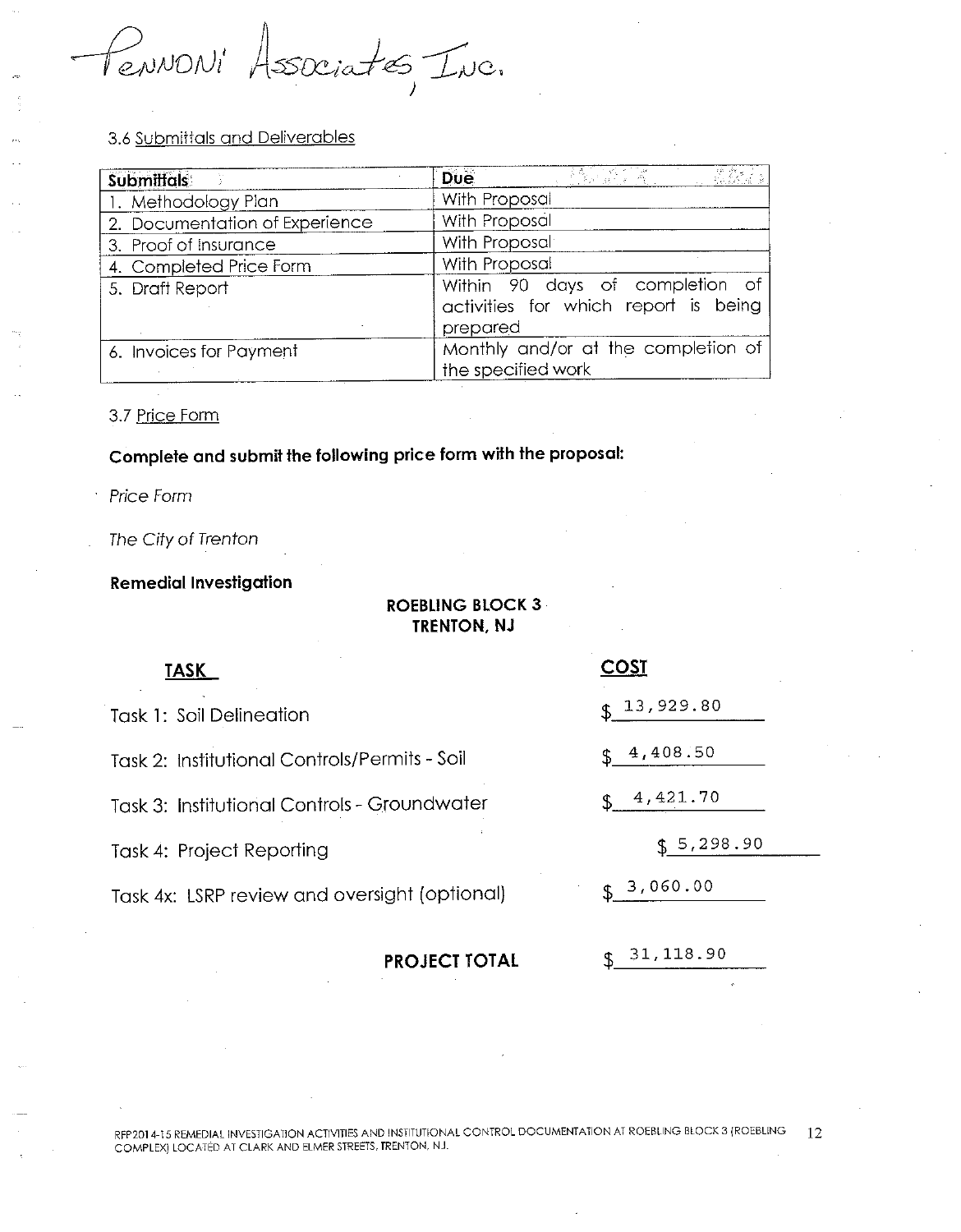Tobar Inc 4B/A Whitman

| <b>Submittals</b>              | <b>Due</b>                                                                          |
|--------------------------------|-------------------------------------------------------------------------------------|
| 1. Methodology Plan            | With Proposal                                                                       |
| 2. Documentation of Experience | With Proposal                                                                       |
| 3. Proof of Insurance          | With Proposal                                                                       |
| 4. Completed Price Form        | With Proposal                                                                       |
| 5. Draft Report                | Within 90 days of completion of<br>activities for which report is being<br>prepared |
| 6. Invoices for Payment        | Monthly and/or at the completion of<br>the specified work                           |

3.7 Price Form

Complete and submit the following price form with the proposal:

Price Form

The City of Trenton

**Remedial Investigation** 

# **ROEBLING BLOCK 3 TRENTON, NJ**

# **TASK**

**Task 1: Soil Delineation** 

Task 2: Institutional Controls/Permits - Soil

Task 3: Institutional Controls - Groundwater

Task 4: Project Reporting

Task 4x: LSRP review and oversight (optional)

#### **PROJECT TOTAL**

**COST** 

 $\uparrow$  5,600.00

 $$5,000,00$ 

 $$6,000.00$ 

 $$10,000.00$ 

 $$5,000.00$  (Whitman awarded tasks 1 through 4)

\$8,500.00 (Third Party LSRP)

\$31,600.00 (Project Total if Whitman is awarded tasks 1 through 4 and  $4x)$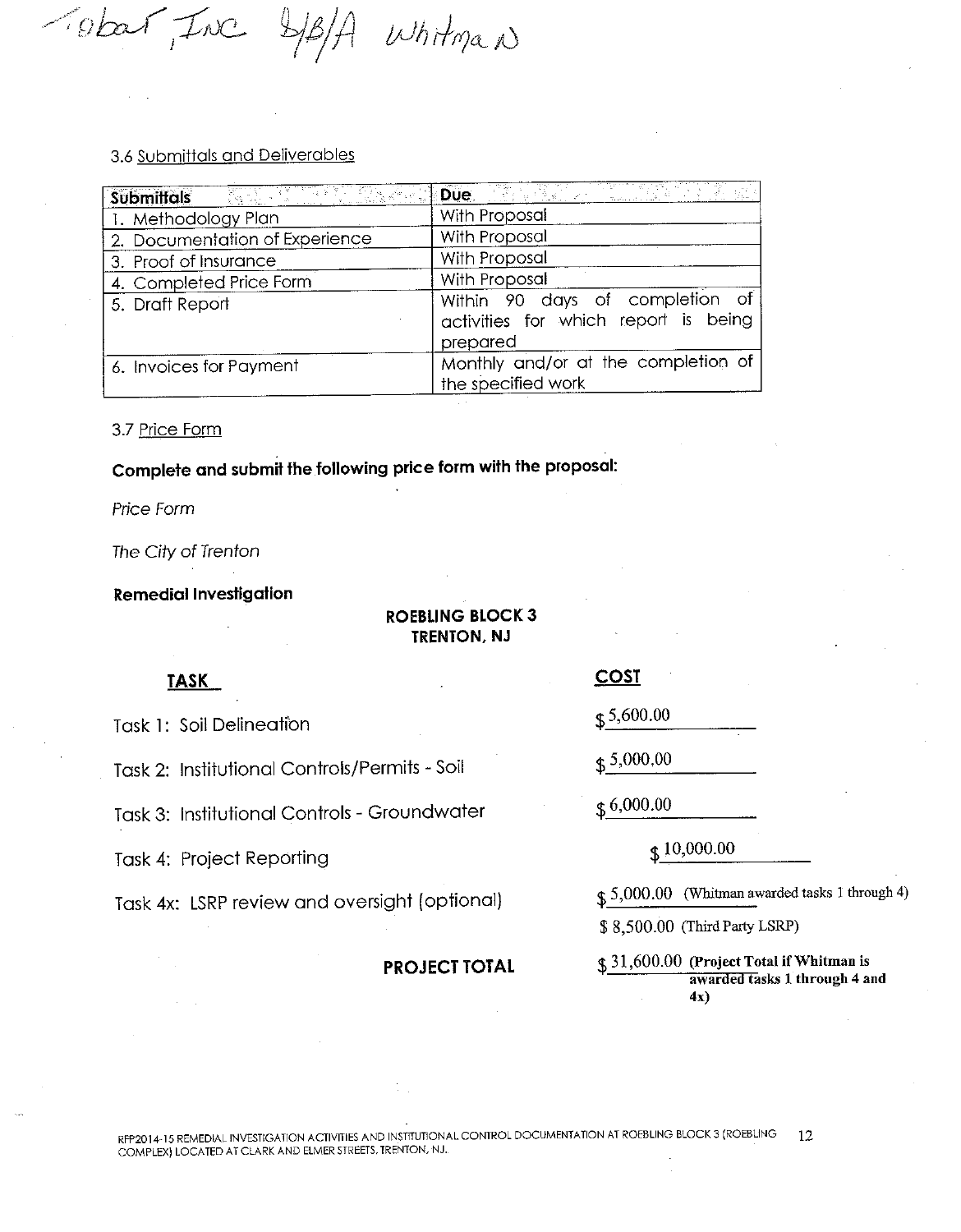| -99 - 21<br>Submittals         | Due with a little for the state                                                     |
|--------------------------------|-------------------------------------------------------------------------------------|
| 1. Methodology Plan            | With Proposal                                                                       |
| 2. Documentation of Experience | With Proposal                                                                       |
| 3. Proof of Insurance          | With Proposal                                                                       |
| 4. Completed Price Form        | With Proposal                                                                       |
| 5. Draft Report                | Within 90 days of completion of<br>activities for which report is being<br>prepared |
| 6. Invoices for Payment        | Monthly and/or at the completion of<br>the specified work                           |

3.7 Price Form

Complete and submit the following price form with the proposal:

Price Form

The City of Trenton

# **Remedial Investigation**

## **ROEBLING BLOCK 3 TRENTON, NJ**

#### **TASK**

**Task 1: Soil Delineation** 

Task 2: Institutional Controls/Permits - Soil

Task 3: Institutional Controls - Groundwater

Task 4: Project Reporting

Task 4x: LSRP review and oversight (optional)

**PROJECT TOTAL** 

|     | <u>COST</u> |       |  |
|-----|-------------|-------|--|
| \$. | 9,200       |       |  |
| \$  | $-5,300$    |       |  |
| \$. | 7,600       |       |  |
|     | \$          | 8,500 |  |
| \$  | 8,000       |       |  |

38,600

RFP2014-15 REMEDIAL INVESTIGATION ACTIVITIES AND INSTITUTIONAL CONTROL DOCUMENTATION AT ROEBLING BLOCK 3 (ROEBLING 12 COMPLEX) LOCATED AT CLARK AND ELMER STREETS, TRENTON, NJ.